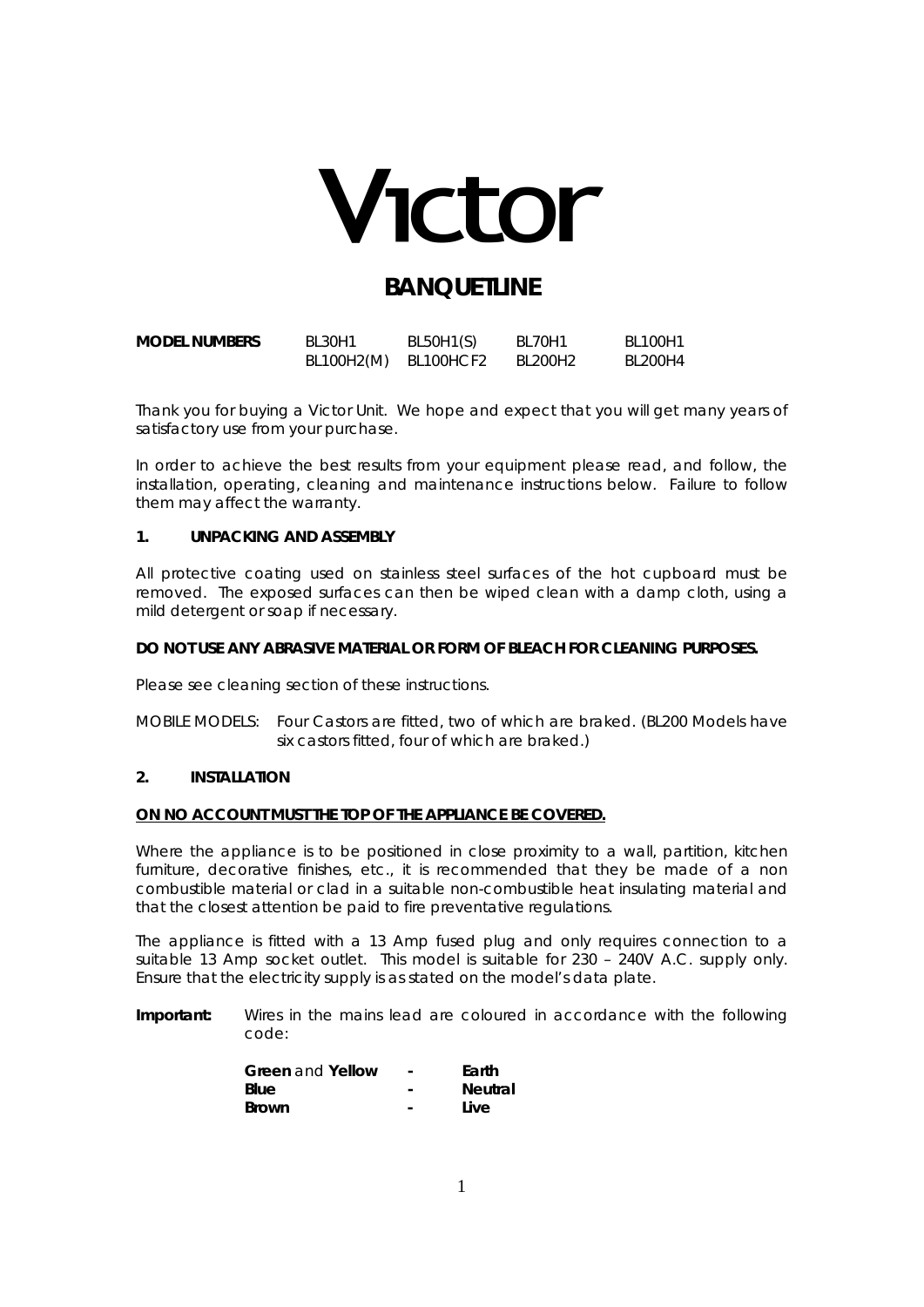#### **Warning: This appliance must be earthed, do not touch internal wiring.**

As the colours of the wires in the mains lead on this appliance may not correspond with the coloured markings identifying the terminals in your plug, proceed as follows:

- (a) The wire which is coloured green and yellow must be connected to the terminal in the plug, which is marked with letter **E** or the sign  $\frac{1}{x}$ .
- (b) The wire which is coloured blue must be connected to the terminal which is marked with the letter **N** or is coloured black.
- (c) The wire which is coloured brown must be connected to the terminal which is marked with the letter **L** or is coloured red.

## **3. USE AND BEST PERFORMANCE**

The Banquetline cupboard has been designed to hold and transport food and give the operator maximum control over the temperature at which the food inside the cupboard is being held.

It is important to realize that the temperature of the air inside the cupboard does not indicate the temperature of the food itself. The temperature of some foods may be at least 10<sup>°</sup> to 15°C below the temperature of the air inside the cupboard.

The empty cupboard will take approximately 30 minutes to reach the set operating temperature. Before placing any food inside the cupboard make sure the display is showing the desired air temperature of the cupboard.

The Banquetline cupboard is fitted with a microprocessor controller and has been preset in the factory at 85°C. Should your application require a higher or lower setting, the operating temperature can be changed to any temperature between 650 and 950C, you can not set the temperature outside of this range.

To adjust the set temperature, follow the procedure below:

- (a) Press and hold the left hand side button (**i**). The display will change to the set point temperature.
- (b) Keep the **i** button pressed Use the centre up down  $(\wedge/\vee)$  buttons to select the desired temperature between 65 oC and 95 oC.
- (c) Once the desired set point is reached, release all buttons and the display will revert to measured temperature.

Foods with high moisture content (i.e. Mashed Potato) it is advisable to use lids on containers to avoid excessive evaporation. A removable water tray is provided in the base of the cupboard, which may be filled as required with hot water, in order to increase the humidity inside the cupboard (capacity 4 pints / 2.2 Ltrs). The water tray should be emptied and cleaned after each use.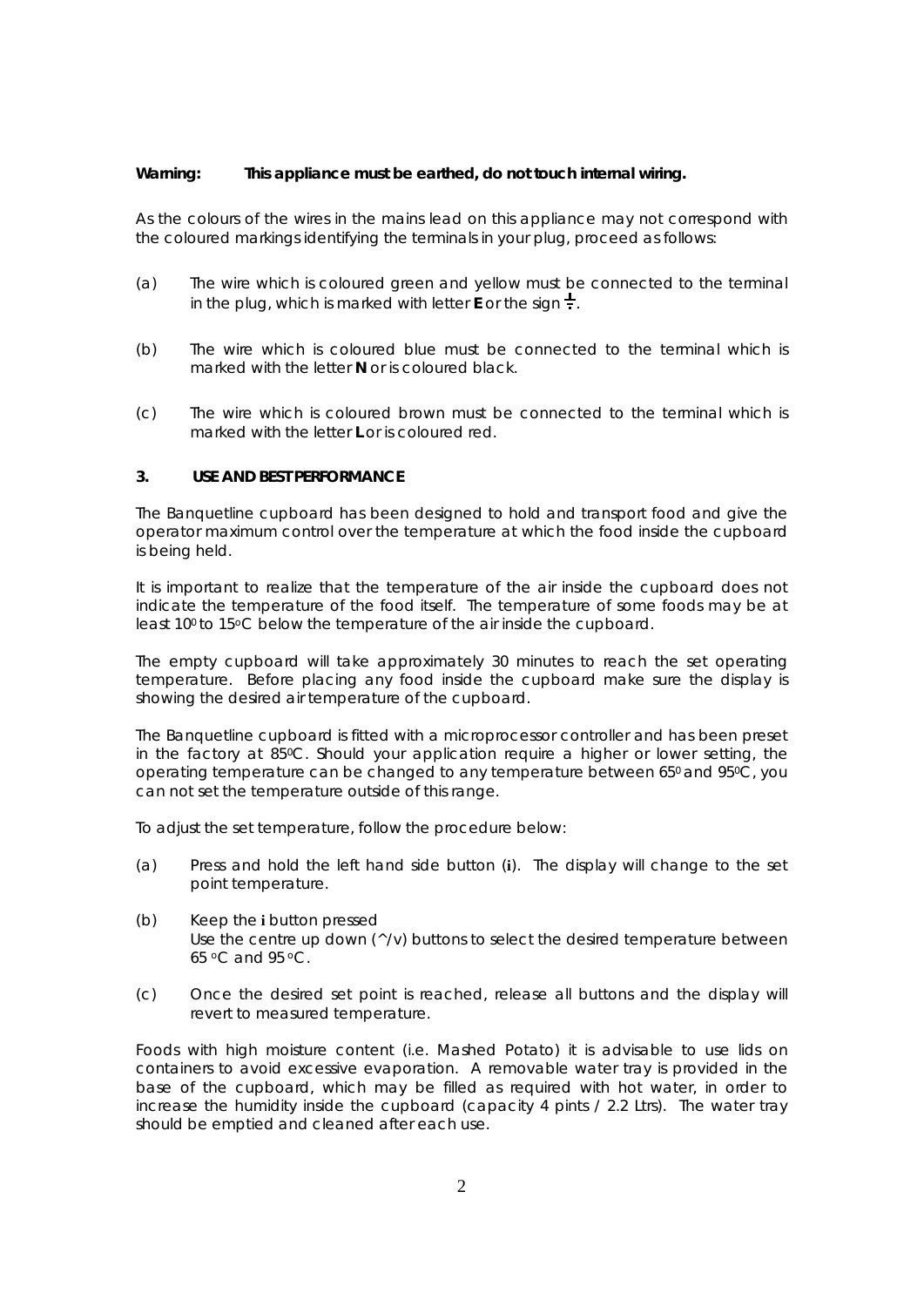## **AMBIENT / CHILLED CUPBOARD (BL100HCF2 ONLY)**

The BL100HCF2 is fitted with a second cupboard, which can be used as an ambient storage section or a chilled storage section (4 Eutectic plates required).

There are two options of eutectic plate available:

| Chilling Grade 3ºC (Green Spot) | Freeze for 12 hours minimum at -8°C |
|---------------------------------|-------------------------------------|
|                                 |                                     |

Freezer Grade -16<sup>°</sup>C (Red Spot) Freeze for 12 hours minimum at -20<sup>°</sup>C

To obtain the best performance using this cupboard chilled, the following procedure is suggested:

- (a) Eutectic plates should be placed into a freezer for at least 12 hours prior to use, please see above.
- (b) Slide 2 eutectic plates into the brackets fitted at the top of the lower cupboard and 2 into the brackets on the inside of the door approximately 20 minutes before loading and close the door.
- (c) All produce placed into the cupboard should be chilled prior to loading.
- (d) Keep the cupboard door closed as much as possible during service to maintain chilled temperature.
- (e) After service, remove and clean the eutectic plates and refreeze.

#### **Warning: Do not use eutectic plates that show signs of damage or leakage.**

A thermometer has been provided in the door for your convenience to indicate the air temperature within the lower cupboard.

#### **4. CLEANING**

## **SWITCH OFF THE UNIT AT THE MAINS BEFORE CLEANING.**

Stainless steel surfaces will give you many years of trouble-free use as long as you follow a few simple rules. If it appears to mark do not worry, it is usually not the steel but something deposited on it which has stained.

**Do wash all surfaces before use.** You should use a damp cloth and a mild detergent or soap, or similar cleaner. Always rinse well with clean water and dry the surface with a soft cloth. Clean regularly when in use.Do use soft cloths, nylon or bristle brushes.

**Do not use** metal scrapers, wire brushes or wire wool pads as they can scratch the steel. Do take care when handling sharp objects as they can scratch the surface of stainless steel. Any scratches on stainless steel will blend together over a period of time and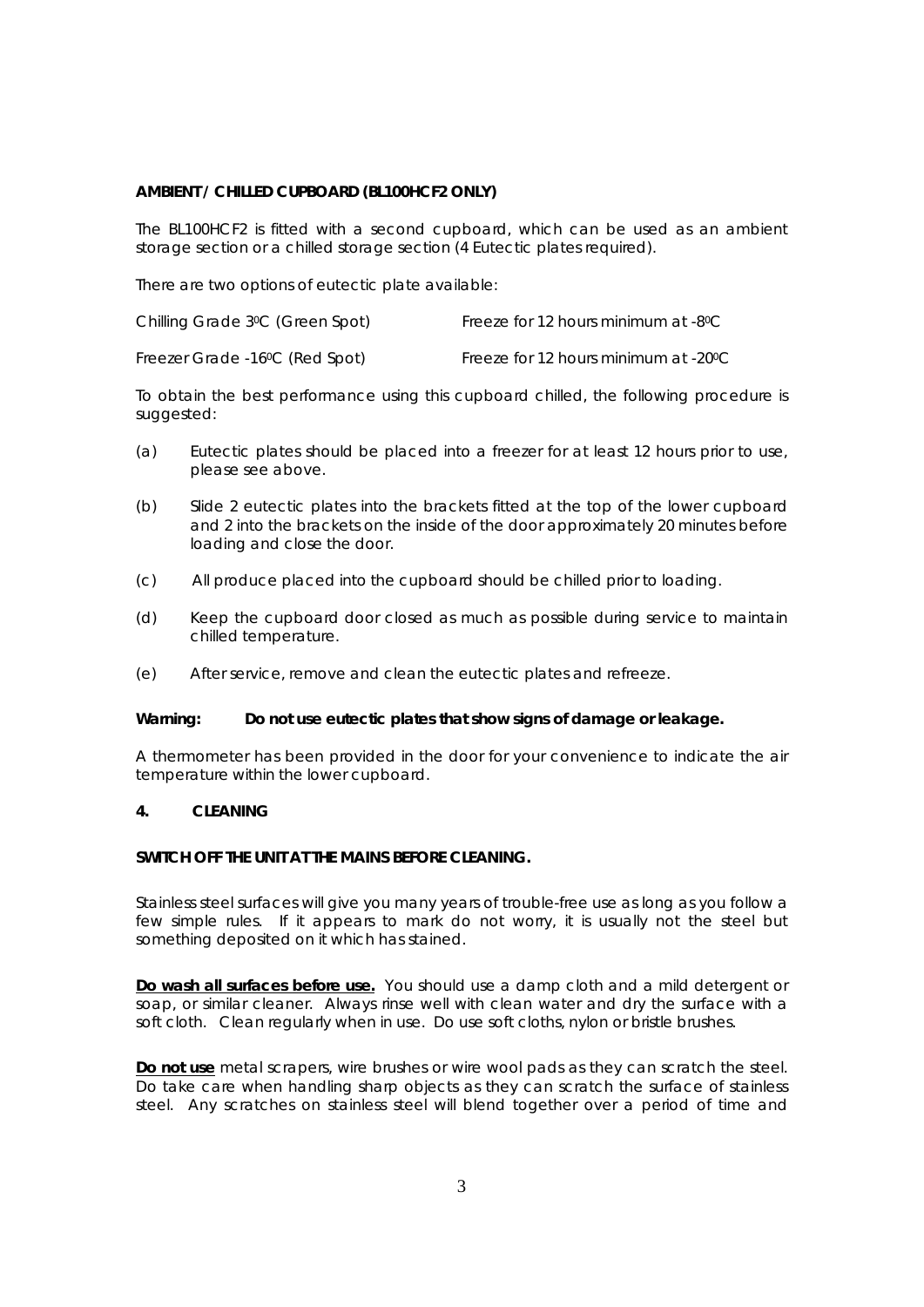become less noticeable with age. There is no detriment to the corrosion resistance or general performance of the material.

**Do not use** bleach for cleaning purposes (remember dishwasher powders, sterilising agents and similar products all contain chlorides). If used, black pit marks, large brown patches or other such effects may appear and permanent damage may be caused. If used inadvertently rinse immediately with clean water.

**Do not splash the unit with bleach when cleaning around the counter.** If you do, rinse the surface immediately with clean water thoroughly.

**Do not allow** corrosive foodstuffs such as fruit juices, vinegar, mustards, pickles, mayonnaise, etc., to remain on stainless steel for long periods. Wash and rinse away.

**Do not** leave steel objects or utensils standing on the stainless steel surfaces for long periods. They can rust and leave marks.

After cleaning with detergent always remove residues with a wet cloth and wipe dry, if left they can have an etching effect on the surface.

**CORRECTLY APPLIED THE ABOVE INSTRUCTIONS WILL RESULT IN CONTINUOUS GOOD LOOKS!** 

#### **5. MAINTENANCE & SPARES**

## **IMPORTANT: You must disconnect the appliance from the mains before removing any components which have been fastened using screws, etc.**

You should have the various items in your unit tested for electrical safety at least once a year as required by the Electricity at Work Regulations.

Spare parts are available for all models of equipment. These can be obtained by contacting your distributor.

When ordering any spare parts always quote the model and serial number.

PLEASE USE THE BOX PROVIDED BELOW TO RECORD YOUR MODEL AND SERIAL NUMBER FOR FUTURE INFORMATION, THIS CAN BE FOUND ON THE DATA LABEL ON THE APPLIANCE.

| <b>MODEL NUMBER</b> | SERIAL NUMBER |
|---------------------|---------------|
|                     |               |
|                     |               |
|                     |               |
|                     |               |
|                     |               |
|                     |               |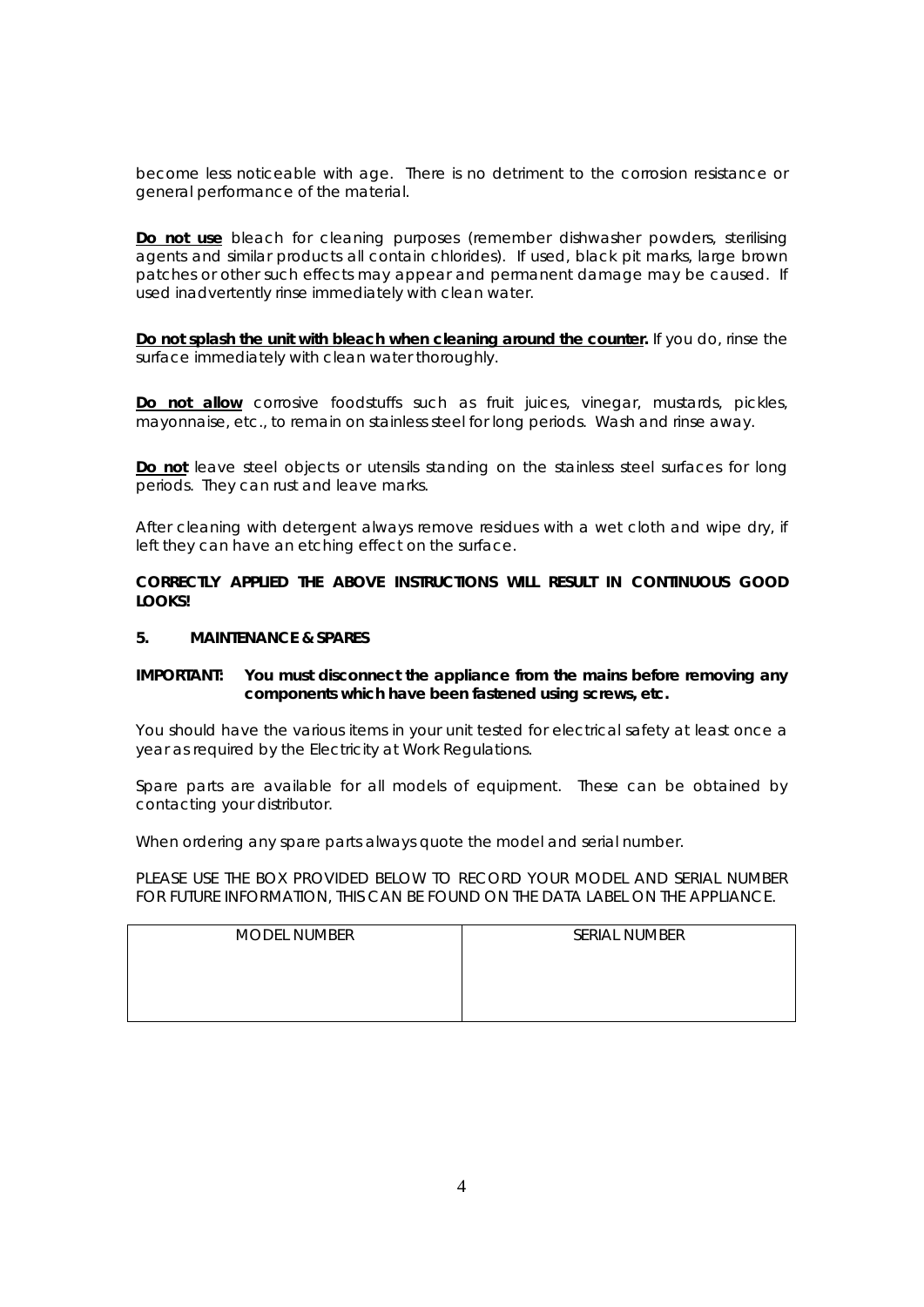#### **6. WARRANTY**

As a manufacturer of catering equipment, Victor Manufacturing Ltd offers warranty on all goods manufactured by the company and supplied by its United Kingdom Distributors.

Victor Manufacturing Ltd is renowned for its reliability and Victor Manufacturing Ltd provides on-site warranty in case of failure included in the purchase price, which covers the costs of spare parts and labour on your Victor Manufacturing Ltd goods from the date of invoice for a period of 24 months.

The Victor Manufacturing Ltd warranty does not affect any legal rights you have against the person who supplied your Victor Manufacturing Ltd goods or any other legal right against Victor Manufacturing Ltd under the laws of the United Kingdom – it is an addition to those rights.

All goods sold by Victor Manufacturing Ltd are subject to the Company's standard conditions of sale, a copy of which is available upon request.

Where the goods and components supplied by Victor Manufacturing Ltd are of the company's design and manufacture, Victor Manufacturing Ltd will make good any defects in those goods provided Victor Manufacturing Ltd liability will be limited to the following:

It is the purchaser's responsibility to prove that the unit is under warranty, e.g. receipt of purchase, invoice number, serial number, etc.

Damaged in transit claims must be reported in writing to the company within 3 days of receipt for your claim to be validated. Damaged goods will not be replaced or repaired if they have been used.

Victor Manufacturing Ltd must authorise all warranty repairs prior to the commencement of work. Work carried out on goods prior to authorisation will not be covered nor will any resultant damage.

All warranty will be immediately invalidated if in the reasonable opinion of Victor Manufacturing Ltd, unauthorised repairs or modifications have been made to the goods, in the case of accident, misuse, or damage caused by improper installation and altered or missing serial numbers.Victor Manufacturing Ltd will not provide warranty repairs if in our opinion the problem resulted from externally caused damage, use outside the goods specification, faults caused by inexperienced or non-approved repairers. All warranty will be immediately invalidated if installation of equipment is not in accordance with Victor Manufacturing Ltd installation instructions supplied.

Customer adjustments explained in the operating manual are not covered by Victor Manufacturing Ltd on-site warranty. Assistance can be received by contacting the warranty desk.

The liability of Victor Manufacturing Ltd and its appointed engineers are limited to the cost of repairs (parts and labour only) of the unit under warranty. Loss of food or other damages caused by faulty goods are not covered by the warranty.